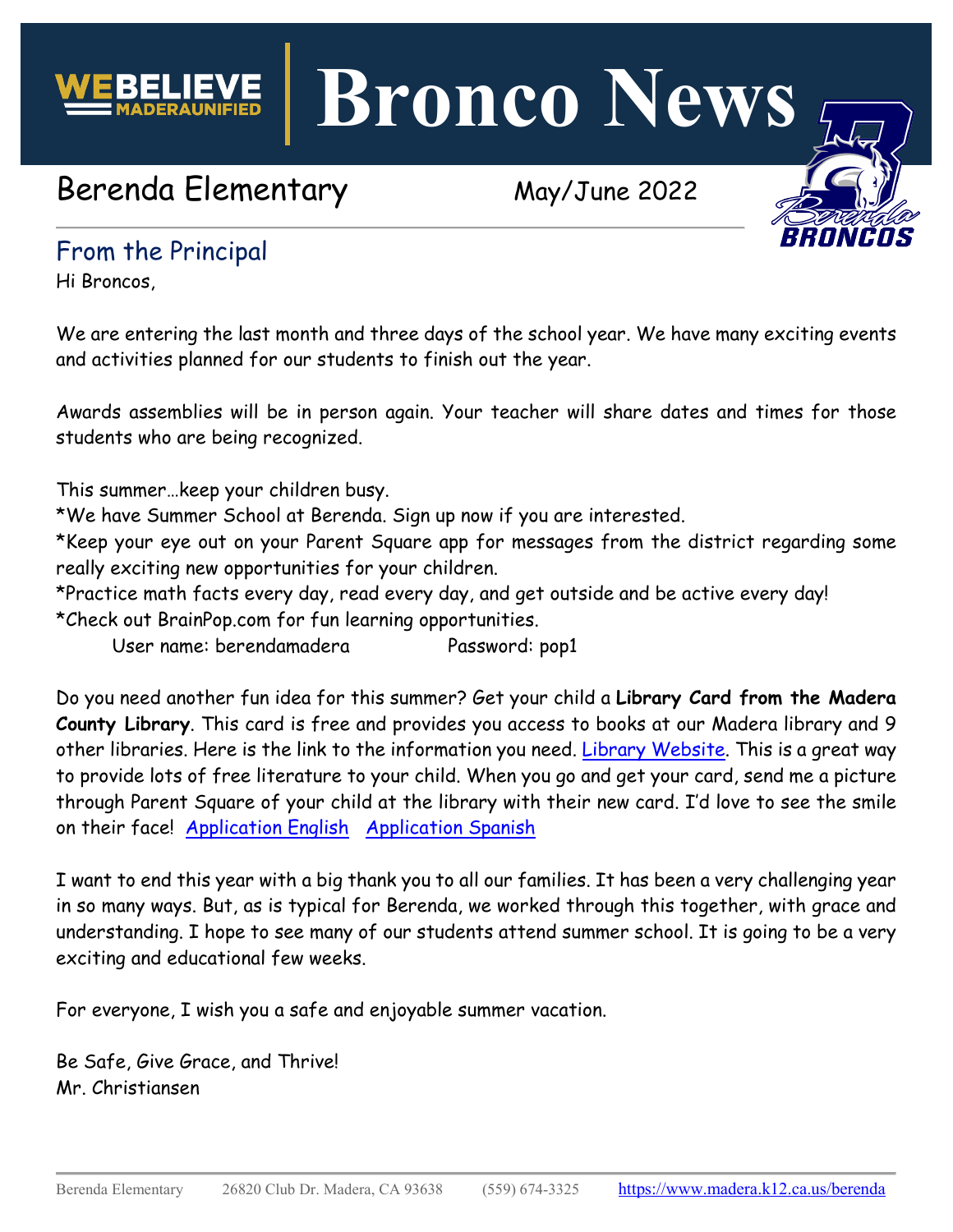

#### Important News

Last month I wrote about **being to school on time**. I appreciate everyone who is leaving a few minutes earlier in the morning to make that happen. Getting your child to school on time helps to start their day off on the right foot!

I would also **ask that parents not pick up students early from school** unless you absolutely have to. Teachers have their day planned and know what information and items they need before they go home. If you come early, teachers have to stop teaching and quickly give that information to your child.

If your child is **bringing their own lunch to school**, please take a look in their lunch box before they leave for the day. We seem to find that students don't always have a nutritious lunch with them. We all know the value of eating healthy, so I'm assuming they are packing their lunch on their own.

**Perseverance is our PBIS focus** for the month of May. We teach students that it is important to persevere when a task is difficult. For example, when taking a hard test, we want them to show courage, to work hard, and be productive with their time.

The weather is going to be getting hot very soon. Even though it is hot, we are still going to follow the district dress code expectations. It is also advisable to wear tennis shoes on PE days.

Looking for other things to do as a family?

Check out the **Madera Unified Health Fair on 5/6**, virtually or in person. [\(link\)](https://drive.google.com/file/d/1WGULKNrAlS04thioKvV262T03FHJikYz/view) Raffles for both and free tacos for the in person event.

Or the **MCSOS ArtsFest!** on 5/7. [\(link\)](https://www.mcsos.org/Page/3265) Students' artwork from our school and others will be on display in the gallery.

# Event Highlights

It was great to see so many families on campus visiting classrooms for Open House. We had a great turnout and I spoke with so many families that were excited to see all the great things happening at Berenda. We really appreciate the support we get from our families!

We had a fun rally for our 3<sup>rd</sup>-6<sup>th</sup> graders to get our students excited about the CAASPP test! We used the opportunity to remind students about a few important things. Pace yourself and don't give up. Don't panic. Take each question one step at a time. Stay focused. And my favorite: Don't be a Ding-Dong…Eat a good breakfast.

At the **MUSD Battle of the Books**, our Berenda team competed against all the other schools in the district. I'm proud to report that our  $5<sup>th</sup>/6<sup>th</sup>$  grade team took  $3<sup>rd</sup>$  place. Congrats to all the participants and to their coaches, Mr. Garica and Mrs. Hansen.